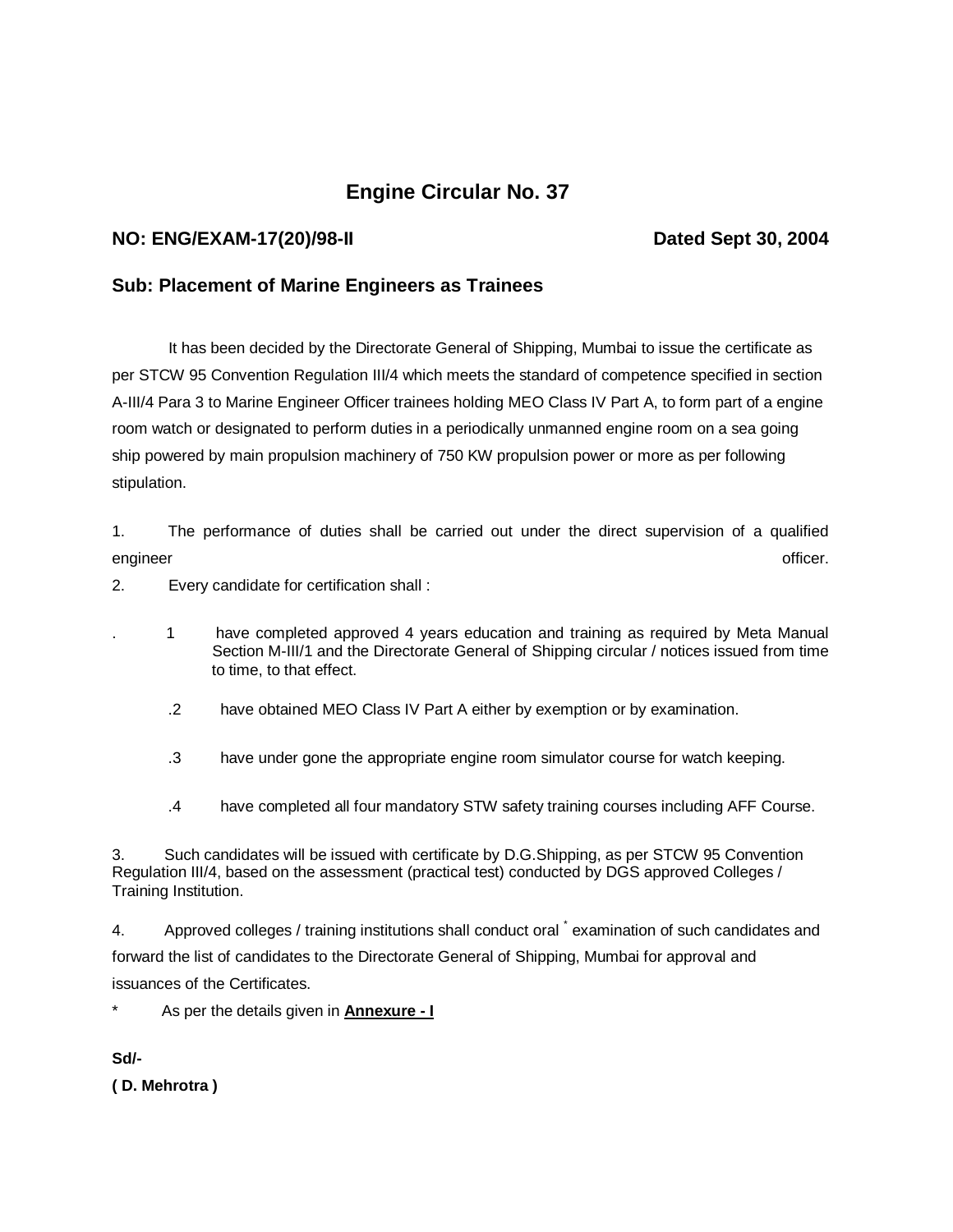**Annexure - Ixure-I**

#### **SUMMARY OF ORAL TO BE CONDUCTED FOR EXAMINATION AND ASSESSMENT**

Regulation : III/4 of STCW- 95 & Section : A-III/4 of STCW Code

Department : Engineering Level : Support Level Capacity : Trainee Marine Engineer

of a Engineering Watch

## **Function : Marine Engineering at the Support Level.**

| SR. | <b>COMPETENCE</b>                                                                                                                                                                                                 | <b>TYPE OF</b>      |
|-----|-------------------------------------------------------------------------------------------------------------------------------------------------------------------------------------------------------------------|---------------------|
| NO. |                                                                                                                                                                                                                   | <b>ASSESSMENT</b>   |
| 1.  | Carry out a watch routine appropriate to the duties of<br>a trainee marine engineer forming part of an engine-<br>room watch. Understand orders and be understood<br>in matters relevant to watch keeping duties. | ** Oral examination |
| 2.  | For keeping a boiler watch: Maintain the correct<br>water levels and steam pressures.                                                                                                                             | ** Oral examination |
| 3.  | Operate emergency equipment and apply emergency<br>procedures.                                                                                                                                                    | ** Oral examination |
| 4.  | Machinery in Engine Room - Purpose, Location and<br><b>Basic working Knowledge</b>                                                                                                                                | ** Oral examination |
| 5.  | Use the standard marine navigational vocabulary and<br>use English in written and oral form.                                                                                                                      | ** Oral examination |
| 6.  | Knowledge of ships and the shipping industry.                                                                                                                                                                     | ** Oral examination |
| 7.  | Survival at sea in the event of ship abandonment.                                                                                                                                                                 | ** Oral examination |
| 8.  | Minimise the risk of fire, maintain state of readiness,<br>fight and extinguish fires.                                                                                                                            | ** Oral examination |
| 9.  | Take immediate action upon encountering an<br>accident or other medical emergencies.                                                                                                                              | ** Oral examination |
| 10. | Comply with emergency procedures, prevent<br>pollution and contribute to effective human<br>relationship on board ship.                                                                                           | ** Oral examination |

\*\* Oral examination shall be conducted after the candidate has successfully completed his pre sea training as follows :

Category I - 1] 4 year Graduation from MERI Kolkata / similar DGS approved institution condu

four year Marine Engineering Degree Course